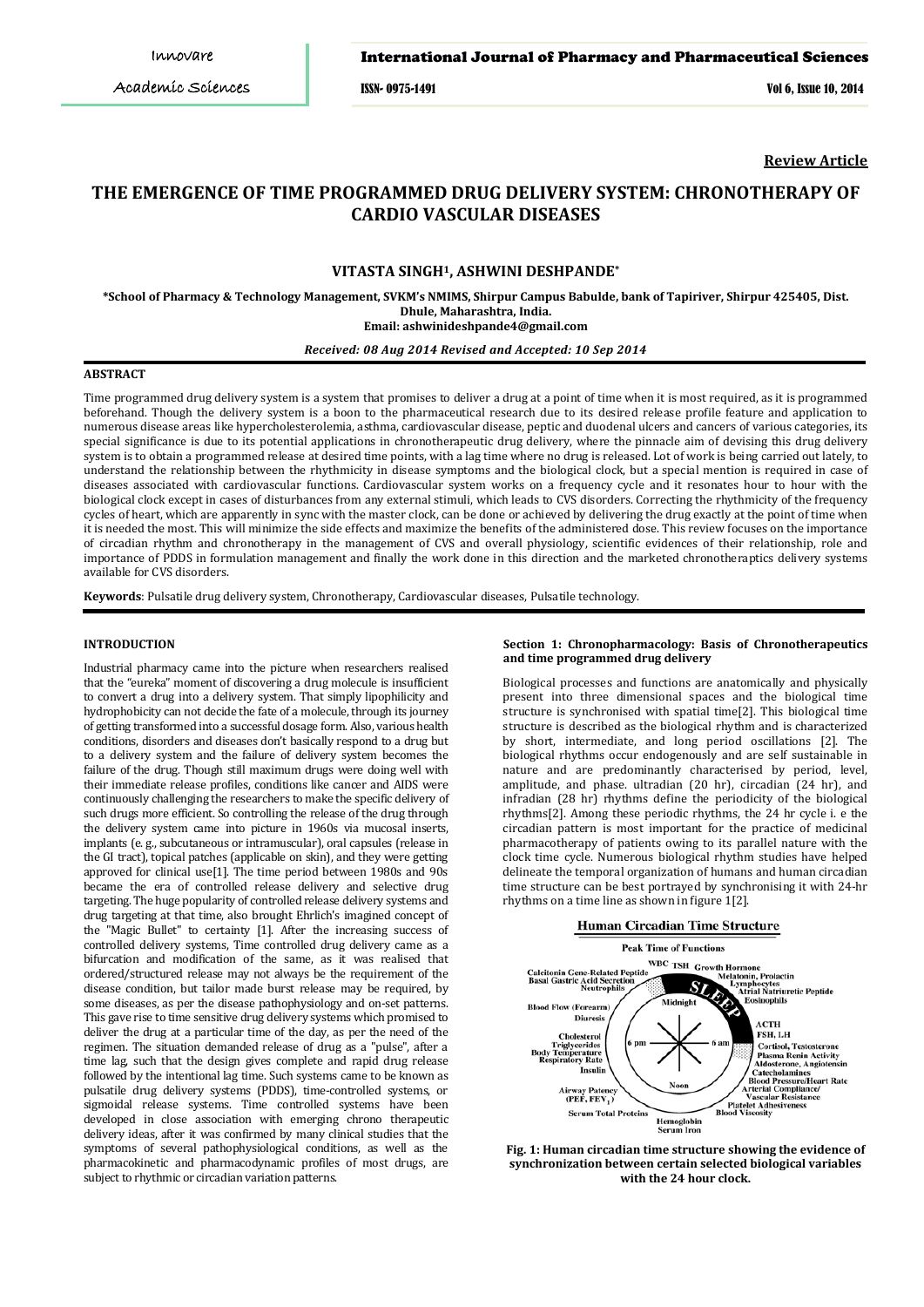Clinical evidence supports the fact that Circadian rhythms influence mammalian physiology. The prime function of the circadian rhythm is to optimize cellular processes along with optimization and coordination of various metabolic processes and human behaviour regarding its sleep wake cycle. The Circadian Time System is hierarchically structured along the master pacemaker located in the superchiasmatic nucleus of the hypothalamus[3,4]. This master pacemaker located in hypothalamus controls and coordinate with the others peripheral clocks located in different tissues and cells[3].

Playing a key role in normal physiology and behaviour is not the only function of the circadian clock, but according to many reported clinical studies, it has been found that abnormalities in the circadian rhythm are associated with the pathophysiology of various diseases including asthma, cardiovascular diseases, diabetes, cancer, autoimmune disorders and various psychological conditions[5]. Many molecular targets and biochemical signals inside the cells are expressed in sync with the circadian rhythm which can affect the bioavailability, potency and efficacy of many drugs[6]. A considerable number of genes, drug receptors and metabolizing enzymes are expressed in circadian manner, leading to a significant lag in their efficacy related to the time of the day at which they are administered, which gives sufficient evidence of circadian rhythm playing an important role in the biochemical action of the drug.

Chronotherapeutics is the purposeful delivery of medications in unequal amounts over time[2]. Chronotherapeutics takes into account rhythm determinants in (i) disease pathophysiology (chrono pathology), (ii)chronopharmacology (chronokinetics, chronodynamics, chronesthesy, and chronotoxicology) of chronodynamics, chronesthesy, and chronotoxicology) of medications, and (iii)attributes (period, phase, amplitude, and level) of the human circadian time structure to determine the drugdelivery pattern,dose, and administration time to optimize desired and/orminimize adverse effects[1]. Figure 2[3] signifies the relative function of chrono reception center in the human brain to the activities that it coordinates.



#### **Fig. 2: Chronobiology of Super Chiasmatic Nuclei (SCN), the centre for chrono reception**

Chronotherapeutics is a treatment process in which bioavailability of the drug administered, will depend upon the time at which it is administered, with regards to the rhythmic activity of the symptoms of the disease condition for which the drug is administered, in order to maximize its health benefits and minimize the side effects. Whether a disease, symptom or condition can be treated with Chronotherapy, will depend upon the fact that whether there is any co- dependence between the peak-to-trough rhythmic activity in disease symptoms and associated risk factors, and pharmacokinetics of the drug[5]. As more about the subject of chronobiology and chronotherapy is being understood, the fashion in which a dosage regimen is designed and the time prescribed at which the Patient shall take the medication, is a matter of concern today more than what it was in the past<sup>[5,7]</sup>. The custom of prescribing medication several times a day in order to maintain its even concentration in blood, seems to be changing now as researchers are coming in agreement with the fact that certain medications can work better if taken in synchrony with the coordinated day night cycle and respective biological rhythms[8].

The potential benefits of chronotherapeutics till now has been reported in the management of a number of diseases like cancer, cardiovascular diseases, allergic rhinitis, rheumatoid, asthma, cancer and peptic ulcer[9]. Among them the most noticeable is the chronotherapeutics of cardiovascular system owing to their visible rhythmicity(blood pressure, heart rate, pulse) with time and space[2,5].

This review will cover the potential, scope and emergence of chronotherapeutic drug delivery in cardiovascular diseases and the candidate drug delivery systems suitable to realise the required interventions.

#### **Cardiovascular system and Chronotherapy: The association**

The cardiovascular system is highly organised in time; blood pressure (BP), heart rate (HR), peripheral resistance, or activities of vasodilating hormones, all display pronounced circadian variations[8]. Pathophysiological events like sudden cardiac death, stroke, ventricular arrhythmias, arterial embolism, and symptoms of coronary heart disease such as myocardial infarction and ischemia, angina attacks in case of stable angina or variant angina or even in silent ischemia, do not occur arbitrarily, instead they have been found to show circadian phase dependency at the time of dose administration[9]. Beta-blockers, calcium channel blockers, oral nitrates and ACE inhibitors, all show a time dependent efficacy patterns[9]. In a clinical study by lemmar et al, it was shown that beta adrenoreceptor blockers, oral nitrates and calcium channel blockers display action depending upon the time of the day at which they were administered[5]. In the case of hypertension, the pharmacology behind that could be the increased levels of nor epinephrine at night which leads to the morning rise in BP as the concerned receptors of norepinephrine are expressed in a high concentration at that time of the day. This rise in epinephrine at night is a case of disturbed circadian rhythm[10].

#### **Rhythms of the cardiovascular system: foundation of chronotherapy**

Heart rate was among the first physiological function which was reported to have irregularity in pattern through the sleep wake cycle[8,9]. Variation in pulse rate and its hasty increase in early mornings, also called as the morning surge, were reported as earlyas in the starting of the 17th century[9,10]. In the 18th and 19th centuries general observations as well as detailed data on daily variations in pulse rate and pulse quality were reported[9,10]. Though the Rhythms of HR and BP are the most studied periodic functions in the cardiovascular system, there are other cardiac measurements that have been shown to exhibit circadian variations as well, for example, peripheral resistance, stroke volume, cardiac output, blood flow, ECG demonstrations in the plasma concentrations of pressor hormones such as norepinephrine, angiotensin, rennin, aldosterone, plasma cAMP concentration in blood viscosity and aggregability, and atrial natriuretic hormone[9].

A clinical survey of 7731 patients, who were initially being treated for Thrombolysis in Myocardial Ischemia, also produced the evidence for a circadian variation in the onset of pain with a maximum between 6:00 hr and 12:00 hr and it was observed both in patients with unstable angina and patients with evolving non-Qwave acute MI[2].

### **Section 2: Candidate drug delivery systems suitable for the realization of chronotherapeutic goals**

If time programming is concerned then the paramount available delivery system would be pulsatile. PDDS are being better recognized in pharmaceutical technology as they deliver the right dose at the desired time at a desired site[11-13]. The disease conditions for which PDDS is proving to be promising are duodenal ulcer, cardiovascular diseases, arthritis, asthma, diabetes, neurological disorder, cancer, hypertension and hypercholesterolemia[11,14,15]. The classification of PDDS includes, time controlled systems where the release is solely controlled by the delivery system, stimuli induced systems, in which the release is controlled by the internal or external stimuli, like PH induced or inflammation induced or enzyme induced[11,14,16]. In case of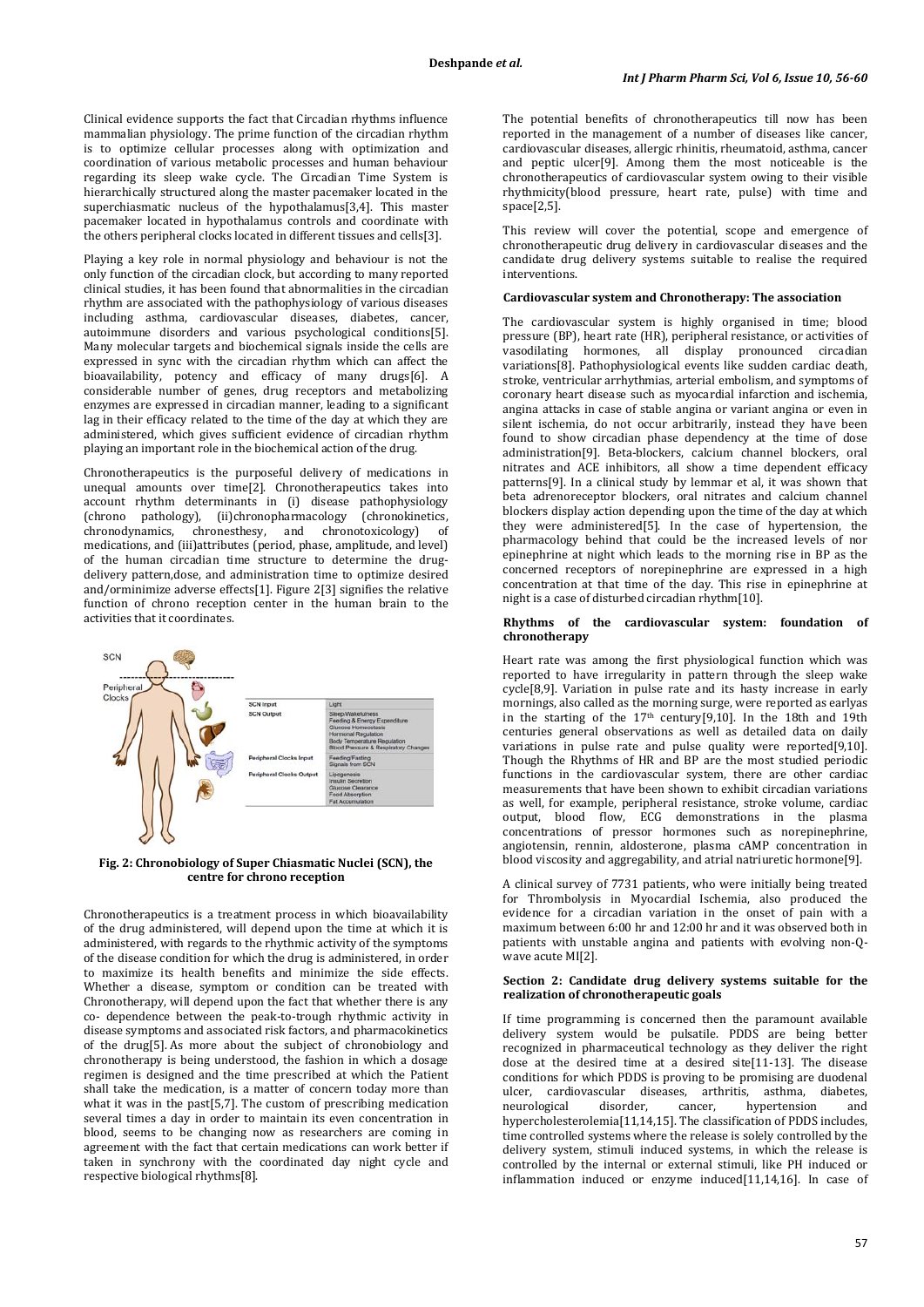chemically induced systems, stimuli can be electrochemical signals, magnetic impulse, ultrasound or irradiation[11,15].

### **Time controlled pulsatile release system**

These time-controlled systems can be classified as singular (tablet or capsule)systems or multiple systems.

#### **Singular systems**

### **Pulse-in-cap system [11, 17]**

Different PDDS single-unit systems have been developed so far. The design of this kind of system includes an insoluble capsule body containing a drug and a plug[11,17]. The role of the plug is to create a lag time, which is pre-programmed, and remove itself later either by dissolution, swelling or erosion[11,17]. Illustration of single unit system is The Pulsincap® system, in which the capsule body is water insoluble due to formaldehyde induced cross linking, and is filled with drug formulation[11,16]. Capsule body in these systems stay sealed where the plug opens. As the capsule body comes in contact with dissolution medium or gastro-intestinal fluids, the plug starts swelling which creates pressure on the capsule shell, and it bursts after the predetermined lag time, releasing the drug in the gastric or intestinal medium[11,14]. The time lag in these systems is controllable. By changing the size and position of the plug, the lag time can be modified[11,14]. Nagaraja G et al in 2013 have worked on the preparation of pulse in cap formulation of Losartan Potassium which is a first line antihypertensive drug, for the preparation of its chronotherapeutic drug delivery system[18].

#### **Porous port systems**

The port system is called so because it creates porous opening for the entry of extracellular fluid or water. It contains an osmotically active agent in a gelatine shell capsule, which is coated with a semi permeable membrane and also contains an insoluble plug along with the drug formulation[11,16]. As water diffuses across the semi permeable membrane or as the capsule comes in contact with the aqueous medium, the osmotically active agent prevents the exit of water from the capsule shell[11]. This creates an internal pressure inside the capsule that eventually ejects the plug, after a predetermined lag time. As a general rule, more will be the thickness of semi permeable membrane, more will the time lag. The advantage of this system is its high degree of correlation with the in vivo experiments[11].

#### **Modified solubility systems**

These systems contain a solubility modulator which is responsible for the pulse in the delivery system. The solubility modulator prevents the solubility at a particular pH or any other kind of stimulus induced solubility[11,14]. The system consists of a drug along with a modulating agent and also sodium chloride which acts as an Osmogen. The quantity of NaCl in the system is adjusted in such a way that saturation of the delivery system does not take place as it contacts the aqueous medium[11,14]. The solubility of the drug will depend upon the amount of solubility modulator added in the system, which in turn is responsible for the pulse in the delivery system[11]. The advantage of the system is that it is not restricted to a certain class of drug but in fact can be used for a large number of drugs.

#### **Reservoir delivery systems**

Mostly pulsatile drug delivery systems are reservoir systems. A certain coating of polymer is done to prevent the drug from bursting before time and this coating layer can be called as a plug layer. This plug tends to dissolve or wear out after a certain programmed lag time which leads to rapid drug release. The lag time is proportional to the thickness of the plug layer.

The Time Clock® system[11]which is a reservoir system comprises of a solid drug on which there is a lipid coat of carnauba wax, bees wax and surfactants[11]. The lipid layer prevents the release of drug in a hydrophobic environment and the surfactant used, such as polyoxyethylene sorbitanmonooleate will help the rapid release of the drug in the desired environment [11]. The emulsification of the

coat takes place in the aqueous environment. This will lead to the dispersion of the core in the aqueous environment. Time taken for the coat layer to dissolve in the aqueous environment will depend upon the thickness of the film. Easy manufacturing without the use of any sophisticated instrumentation is an advantage of this type of delivery system.

Another classic example of reservoir delivery system is *The Chronotropic® system*[11] which consists of a drug trapped in a core which is further coated with a release retardant and swellable polymer such as hydroxypropylmethyl cellulose (HPMC), which retards the onset of drug release by offering a desired lag time[11,14]. Lag time offered by the delivery system will depends upon the thickness and the viscosity grade of HPMC used[11]. Formulation of all types of solid dosage forms can be achieved by this system.

#### **Multiple systems**

Multiple drug delivery systems mainly consist of small discrete units in which the drug is trapped. The small discrete units are independent in nature and more than a single active ingredient can be incorporated in them. They are useful for the combination drugs which are incompatible with each other. The advantages of multiple systems include multiple drug administration, small size, reduction in dose, and accuracy in transit time in different subjects, better stability and finally reduced side effects due to minimum drug interaction used together in formulation. The loopholes in the system include non reproducible results in manufacturing capacity, several formulation steps, use of specialised instruments and high cost of production.

#### **Pulsatile delivery by change in membrane permeability**

Membrane permeability is a common method to modify release in many delivery systems. In case of polymers containing quaternary ammonium compounds, membrane permeability can be brought about by addition of counter ions in the polymer[11,14]. hydrochloride counter-ions are coupled with polymers containing quaternary ammonium compounds to manipulate their membrane [11,14]. The ammonium group in the acrylic polymer is hydrophilic in nature so it assists the polymer to interact with water and change its permeability so that it permeates the underlying core[11,14]. Example of acrylic polymer containing quaternary side chain is Eudragit 30D and is reportedly the most widely used polymer to construct this delivery system.

### **Sigmoidal release system [13]**

Sigmoidal release systems have been developed to achieve time controlled drug delivery in the intestine. It utilises pellets of succinic acid coated with ammonio-methacrylate copolymer which when released in intestine gives a typical sigmoidal release curve[11]. The velocity at which water enters the delivery system controls the lag time to be achieved by the system. Water dissolves the acid and the drug inside the delivery system and thus this solution formed increases the permeability of the polymeric coating[11]. The different types of acids that can be used in the formulation of sigmoidal release system are succinic acid, glutaric acid, acetic acid, citric acid, tartaric acid and malic acid[11,14].

### **Burst coat pulsatile delivery system**

Non-pareil sugar seeds are coated with an erodible and swellable polymer followed by a coat of insoluble polymer[11]. The swelling agents used aresodium starch glycollate, sodium carboxymethyl cellulose, L-hydroxypropyl cellulose, etc[11]. As water enters, the swellable layer starts expanding, which result in the burst of the film followed by rapid drug release, which is independent of medium pH and drug solubility.

### **Time controlled expulsion system [11]**

The formulation contains the drug, a low bulk density diluent, mineral oil and disintegrant, and is further coated by an enteric polymer for example cellulose acetate[11,14]. As the dosage form is immersed in an aqueous medium, water starts penetrating the core and displacing the lipid material. As the lipid material gets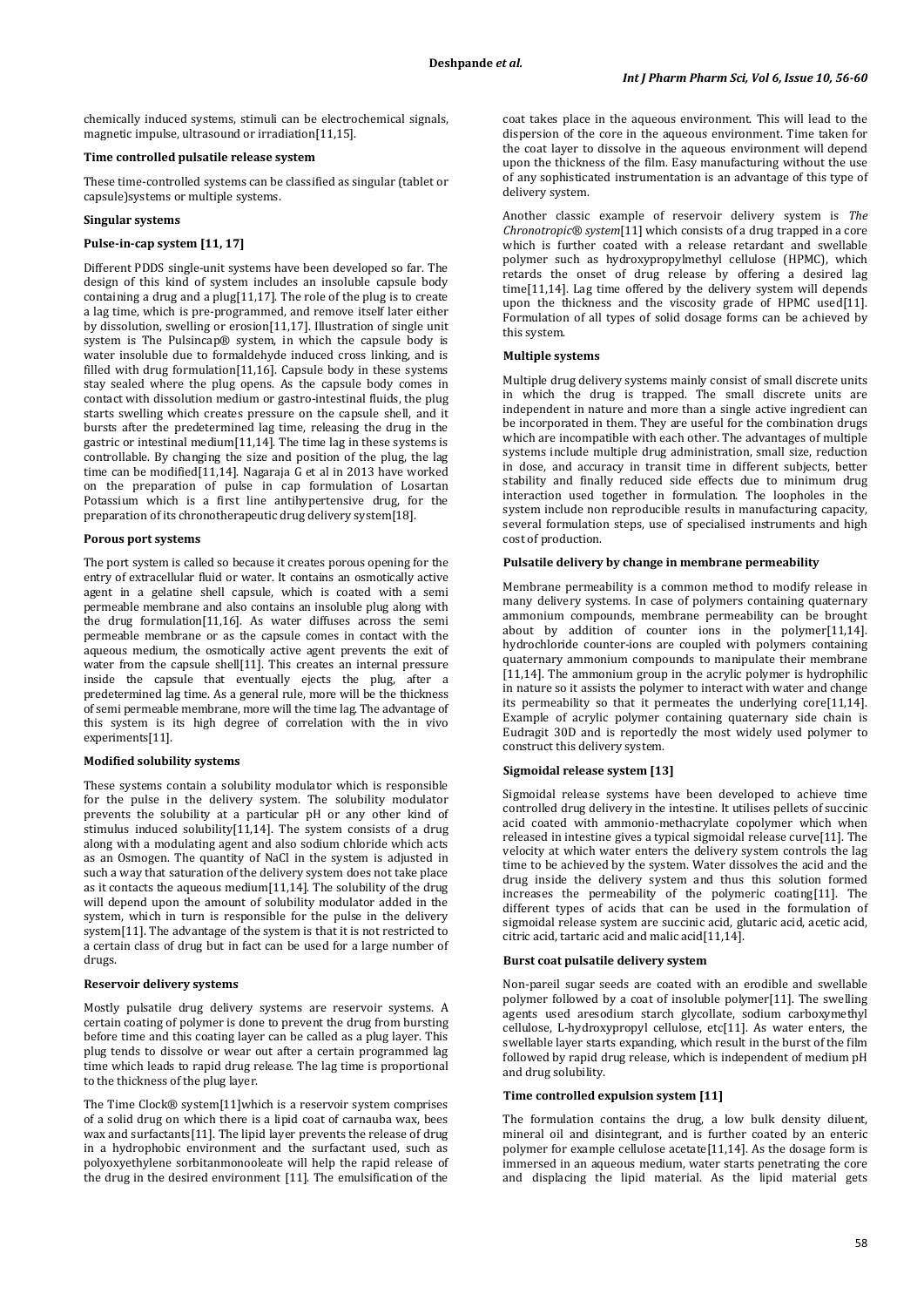completely out of the delivery system, internal pressure in the dosage form raises enough to generate stress, resulting in the breakage of the coating material and release of drug from the system[11,14,16].

Apart from time controlled pulsatile delivery systems, there are many other variations to pulsatile delivery system which are advantageous in making modified release dosage forms. These include the following.

#### **Stimuli induced pulsatile release system**

During environmental changes like change in solvent composition, temperature, ionic strength and electric fields, some of the polymers undergo phase transition and display swelling de-swelling effects. Such environmental changes act as internal stimulus for the release of the dosage form. In case of gels, these stimuli, that is, the environmental changes, bring drug release as a response which may swell-deswell or rupture as a response to the stimuli. As the fluid phase gets saturated inside the gel, it forces the drug out of it and this is a possible mechanism of action of drug release from this delivery system[11].

### **Chemical stimuli induced pulsatile systems**

### **Hydrogels[11,14,2]**

There are many bioactive compounds within the body. Certain Novel gels have been introduced whichact in proportion to the concentration of the bioactive compounds in the body to modify their swelling and de swelling behaviour[11,14]. Gels forming cross linkage units by antigen anti body complexation should be given special mention in the category of novel gels since this type of cross linking is very specific in nature. Both polymerized antibodies and naturally derived antibodies have affinity towards specific antigens in the body, but the specific swelling and de swelling behaviour is attributable to the difference in their association constant [11,14].

### **PH sensitive drug delivery system [11,14,16]**

This PDDS acts at a specific site which has an accepted pH range, and has two components merged in a single system. The first part consists of an immediate release section and the other contains a pulsed release section[11]. The pulsed release section releases the drug in response to change in pH as it's a pH sensitive delivery system. pH dependency can be minimized by manipulating the system by coating with resistance polymers which resist release at a specific pH range[11,14]. Use of pH dependent polymers will ease the formulation of this type of delivery system.

#### **Specialized technology in pulsatile drug delivery system**

### **Chronotherapeutic Oral Drug Absorption System (CODAS) [8,10,11]**

Release its drug component after a prolonged period of time, after administration, is the primary aim of this technology. Verelan® which is a chrono therapeutic anti-hypertensive Virapamil formulation is an example of CODAS 8, [10,11]. The drug release is approximately four to five hours after ingestion. The system consists of drug loaded beads which are coated with release controlling polymers. The amount of release-controlling polymer determines the total lag time. The polymer used in CODAS for controlling the release consist of two components, viz water soluble component and water insoluble component. As the fluid from the gastrointestinal tract comes in contact with the polymer coated beads, the watersoluble polymer starts dissolving slowly as the system encounters the fluids in gastro intestinal tract, to let the drug diffuse, while the water insoluble polymer poses as a barrier layer to control the release and prevent burst effects. This controlled onset extended release delivery system provides peak plasma concentration in the morning hours, after a bed time administration, minimizing the morning surge in BP.

### **Spheroidal Oral Drug Absorption System (SODAS)[11,16]**

This technology is based on the production of controlled release beads which are inherently flexible to accommodate different drugs due to its inherent flexibility, for the production of customized dosage forms[11,16]. This gives SODAS an edge to provide a number of tailored drug release profiles, including immediate release, extended release, sustained release and controlled release. The reverse can also be achieved by this technology i. e. the release can be delayed for a long number of hours which gives it a good scope for chronotherapy.

### **The Intestinal Protective Drug Absorption System (IPDAS) [11,16,18]**

Masking of gastrointestinal irritant compounds is the primary aim of this high density multiparticulate tablet technology. High density controlled release beads compressed into a tablet form constitutes the basic structure of this delivery system. The tablet made with IPDAS® technology rapidly disintegrates and disperses its beads in the stomach. These beads pass gradually, in a controlled manner in the duodenum and the intestinal tract. The passage of beads from the stomach is independent of the feeding state.

### **EURAND's pulsatile and chrono release System [19,11,16]**

This system can be used where ever more than one pulse at predetermined lag time is required, as per the disease condition. This effect of the EURAND system can improve efficacy and minimize side-effects of a drug substance. The example of successful use of this technology, is in the formulation of circadian rhythm controlled release dosage form of propanalol hydrochloride, having a four-hour lag time before release after oral administration[19,11]. After bedtime administration, it shows a zero release phase of several hour sand is released in the early morning hours after initial delay in release, to achieve peak plasma concentration.

### **Section 3: Challenges in formulation of cardiovascular chrotherapeutic dosage form**

### **The delivery system**

Cardiovascular diseases running in sync with the circadian rhythm often show an increase in symptoms in the early morning hours. This requires the formulation of a dosage form that can provide sufficient lag time after bedtime administration. Formulation of a dosage form that can successfully provide the long lag time without sinking or passing through gastric cavity before time, into the intestinal tract will give the desired effects expected out of the delivery system. This calls for the delivery system to float in the gastric media, which is quite a challenging task[20]. Moreover it requires specialized technology to achieve the desired effects in the dosage form. This may take an initial investment of capital in order to fulfil the goals of chrono therapeutic delivery dosage form.

#### **The active pharmaceutical ingredient**

Modification in the API is also an option to manipulate the time at which peak plasma concentration takes place. Classic example of the use of this approach can be of statins (HMG-CoA reductase inhibitors), which are anti hyper lipidimics[16]. Modification of the chemical structure of lovastatin by adding a methyl group makes simvastatin, which has a higher solubility than lovastatin[16]. Physiochemical modification of these compounds affects the time to reach the peak plasma concentration which is an indicator of the onset of action of the drug and its bioavailability. Other drugs used in cardiovascular diseases can be modified to deliver a time lag in their effect which is another method of formulating chrono therapeutic dosage forms but the task stays challenging.

#### **Section 4: Present chronomedication for cardiovasular diseases**

#### **Chronotherapy of ischemic heart disease [21]**

**Controlled-Onset, Extended-Release (COER)-Verapamil** (USA: Covera HS™; other markets: Chronovera™)[21] is the first significant drug-delivery tablet for ischemic heart disease and hypertension chronotherapy. It got the approval from the United States Food and Drug Administration (FDA) in 1999 for marketing by the Searle Pharmaceutical Company. The technology used in this delivery system, delays the release of verapamil for approximately 4–5 h following the recommended bedtime ingestion[21,2]. Medication is released after this lag